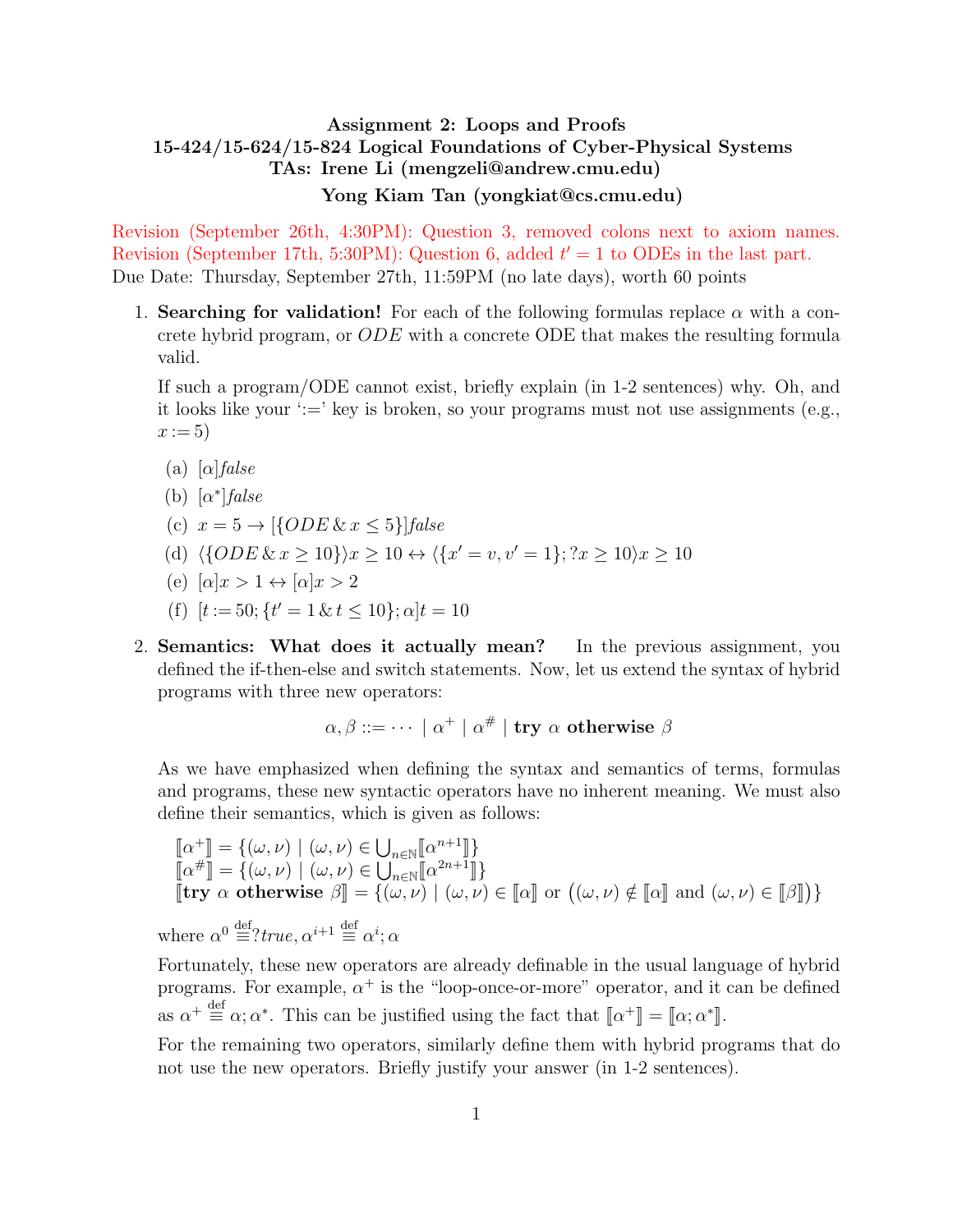- 3. Semantic soundness proofs. Give a proof of soundness for the following axioms using the semantics of formulas and hybrid programs.
	- (a) ([?])  $[?H] \phi \leftrightarrow (H \rightarrow \phi)$
	- (b)  $(\langle \vee \rangle) \langle \alpha \rangle (\phi \vee \psi) \leftrightarrow \langle \alpha \rangle \phi \vee \langle \alpha \rangle \psi$
	- (c)  $([\ast;]) \left[ (\alpha)^* \middle] \phi \leftrightarrow \phi \wedge [\alpha; (\alpha)^*] \phi$
	- (d) Bonus.  $(\langle \ast \ast \rangle) \langle \alpha^*; \alpha^* \rangle \phi \leftrightarrow \langle \alpha^* \rangle \phi$

**Hint:** Follow the process used in class: consider an axiom of the form  $\phi_1 \leftrightarrow \phi_2$ . To prove the axiom sound, let  $\omega$  be an arbitrary state. It suffices to show that  $\omega \in [\![\phi_1]\!]$ iff  $\omega \in [\![\phi_2]\!]$ . Now, unfold  $\omega \in [\![\phi_1]\!]$  using the various definitions of the semantics until you have gotten rid of the syntax. Then, work backwards, again using the semantics to add back syntax until you get to  $\omega \in [\![\phi_2]\!]$ . Most of the time, you should be reasoning with if-and-only-if steps, which means you are already done! If not, repeat the process in the other direction, i.e., starting from  $\omega \in [\![\phi_2]\!]$  and ending with  $\omega \in [\![\phi_1]\!]$  instead.

- 4. ODE soundness proofs. For this question, assume that  $y(t)$  is the unique global solution to the ODE  $x' = f(x)$ , i.e., a solution which exists for all  $t \in [0, \infty)$  and obeys  $y'(t) = f(y).$ 
	- (a) Prove that this axiom is sound using the semantics of differential equations:<sup>[1](#page-1-0)</sup>

$$
[\{x' = f(x) \& Q\}]\phi \leftarrow \forall t \ [x := y(t)]\phi
$$

(b) The following candidate axioms are different versions of the ODE solve axiom [']. Which, if any, are sound? Explain your answer (intuitively – a proof is not required!).

$$
[\{x' = f(x) \& Q\}]P \leftrightarrow \forall t \ge 0 \left( ([x := y(0)]Q \land [x := y(t)]Q \right) \rightarrow [x := y(t)]P \right)
$$

$$
[\{x' = f(x) \& Q\}]P \leftrightarrow \forall t \ge 0 \left( (\forall 0 \le s \le t \ [x := y(s)]Q) \rightarrow [x := y(t)]P \right)
$$

5. Inevitability of invariants. Remember Lab 1? Wasn't that fun? Let's add stars to make it even more fun! In real cyber-physical systems, control isn't executing all the time. CPS controllers typically poll sensors and decide on what to do at regular intervals. As a step in this direction, in this exercise, we allow continuous evolution to happen for at most time T.

$$
vel > 0 \land pos < station \land T > 0 \land acc = \dots \to
$$
  
[(t := 0; {pos' = vel, vel' = acc, t' = 1 & vel \ge 0 \land t \le T})<sup>\*</sup>](vel = 0 \to pos = station)

<span id="page-1-0"></span><sup>1</sup>Note the backward implication symbol:  $P \leftarrow Q \stackrel{\text{def}}{=} Q \rightarrow P$ , which we will occasionally use in this course.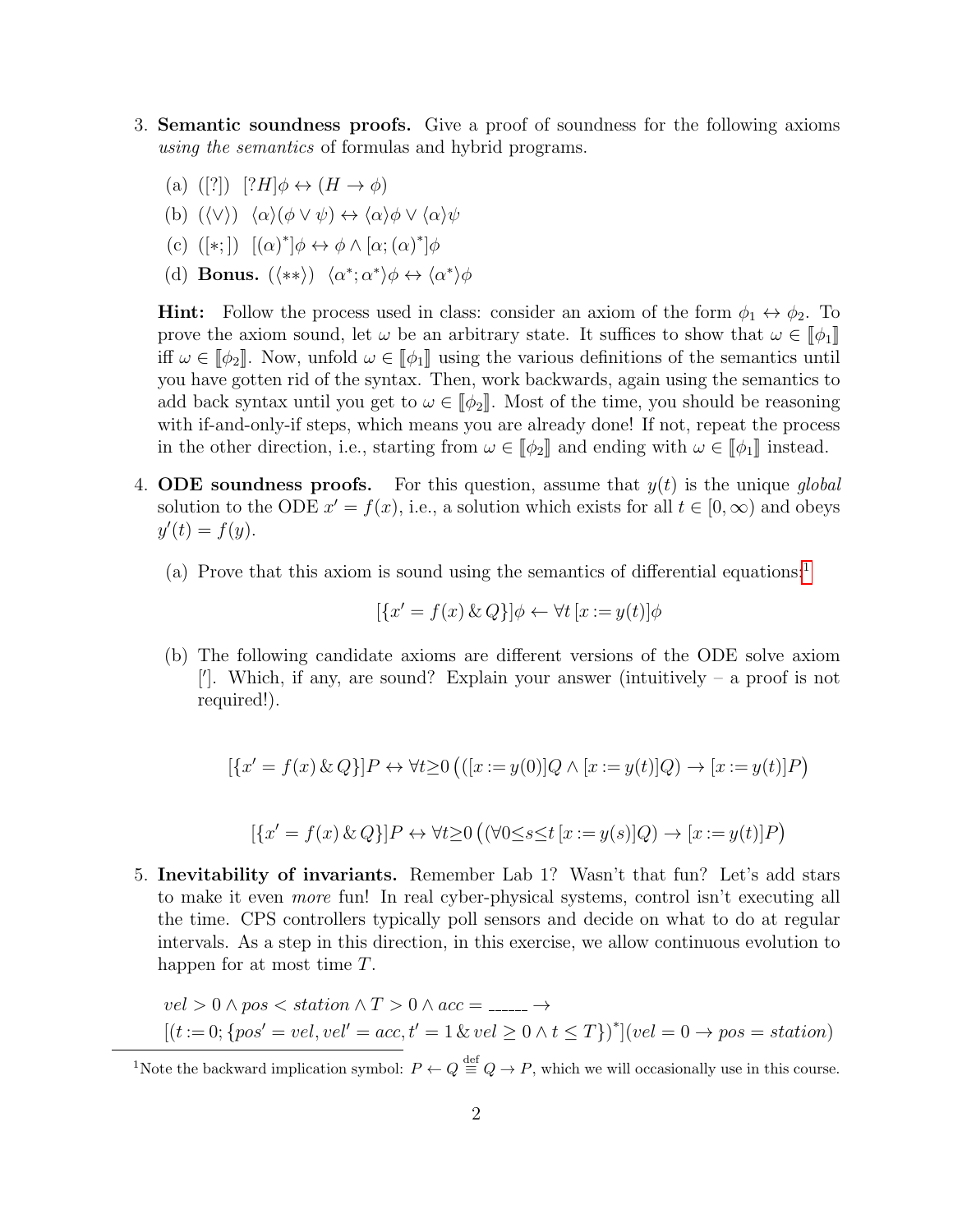- (a) Find an initial condition for acc for which the robot will stop at exactly the station. If your robot was efficient, you already solved this in Lab 1!
- (b) There is no guarantee that the robot will stop within one execution of the loop, because the domain constraint  $t \leq T$  allows continuous evolution to happen for at most time T but not definitely time T.

Multiple loops of the program might be required before the car does actually stop. But we have no clue how many! What do we do? *Invariants to the rescue!* Recall that an invariant of  $\alpha^*$  is true no matter how many iterations of  $\alpha$  execute. If it holds before  $\alpha$  executes, it holds after  $\alpha$  executes. Invariants will generally relate the different state variables in a way that isn't altered by the dynamics.

Find an invariant for this system that lets you prove the postcondition.

Hint: The invariant is tied to the physical dynamics.

- (c) To simplify, let
	- $Pre \equiv vel > 0 \land pos < station \land T > 0 \land acc =$
	- $\alpha \equiv t := 0$ ; { $pos' = vel, vel' = acc, t' = 1$  &  $vel > 0 \land t < T$ }

Rewriting the above formula, we obtain  $Pre \to [\alpha^*] (vel = 0 \to pos = station),$ which we will try to prove.

$$
\rightarrow_R \frac{?}{\left| Pre \mapsto [\alpha^*] (vel = 0 \rightarrow pos = station) \right|}
$$
  

$$
\rightarrow_R \frac{?}{\left| Pre \rightarrow [\alpha^*] (vel = 0 \rightarrow pos = station) \right|}
$$

Which rule would you apply next? Give a brief explanation of why each resulting branch is valid (you do not need to show us the proof).

Hint: Recall that rules can only be applied to the main formula (i.e., the outermost operator in the formula), not to smaller sub-formulas.

## 6. Practice makes for perfect proofs.

In each of the following sub-problems, you are given a valid sequent in the conclusion. We want you to finish the first step of a proof for that sequent using the proof rules of dL. You should use proof rules available in KeYmaera X:

## <http://keymaerax.org/KeYmaeraX-sheet.pdf>

Hint: For this question and the next, feel free to use KeYmaera X to check your answers. This will give you some additional practice with doing manual proofs in KeYmaera X.

In some cases we will tell you which rule to use, but the rule takes an argument (e.g., an invariant). In these cases make sure to specify what the argument is. In other cases we will not say which rule to use, so make sure to include the name of the rule. In each case, make sure that your instantiation is not only syntactically correct, but that the instantiation you chose makes it possible to prove the property.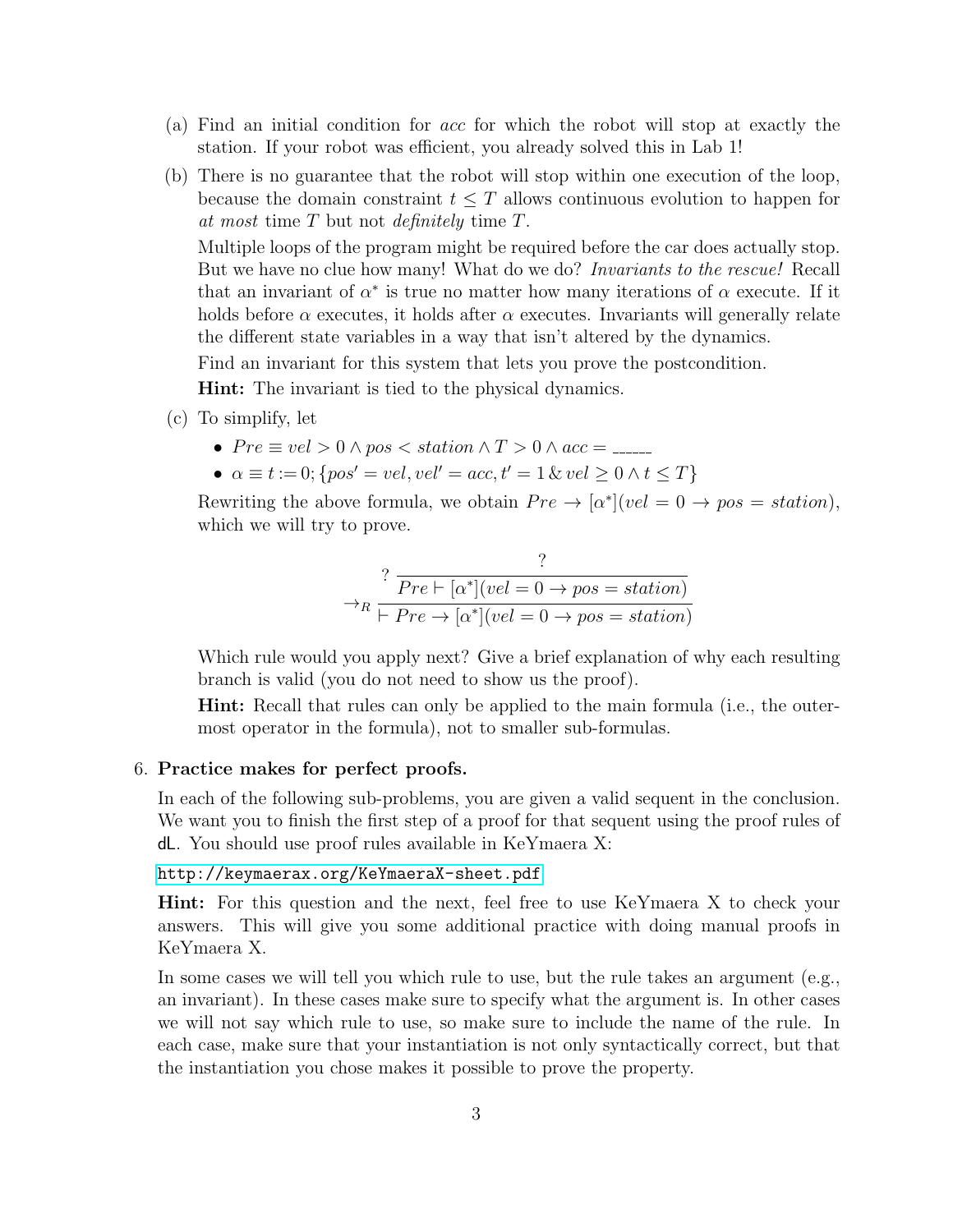$$
\text{(PART A)} \frac{(PARTB) - x^2y \ge 0 \land x \ge 0 \land z \ge x \vdash [x := 2x][y := 2y]xy \ge 0, y \ge 0}{x^2y \ge 0 \land x \ge 0 \land z \ge x \vdash [x := 2x][y := 2y]xy \ge 0}
$$

hide left (a.k.a. WL)

\n
$$
\frac{(PARTC)}{x^2y \geq 0, x \geq 0, z \geq x \vdash [x := 2x][y := 2y]xy \geq 0}
$$

(PART D) 
$$
\frac{(PARTE) \vdash v = 0}{\forall x \, x^2 = y^2 + 2v \vdash v = 0}
$$

$$
\text{loop } \frac{(PARTF) \qquad (PARTG) \qquad (PARTH)}{x = 0 \mid [(x := x + 1)^*]x \neq -1}
$$

loop 
$$
\frac{(PARTI) - (PARTJ) - (PARTK))}{B > 0, T > 0, t > 0, (PARTL) \vdash [(a := B \cup a := 0; \{x' = v, v' = a, t' = 1 \& t \le T\})^*]v \ge 0}
$$

7. Loopholes in loop invariants. After getting through the first few questions on this homework, you decided that you love loop invariants so much, you will teach them to your friend. When teaching them to your friend, assume you are using the basic loop rule given in lecture (i.e. you do not have any extra magic that might be provided by KeYmaera X):

$$
\text{loop } \frac{\Gamma \vdash J, \Delta \qquad J \vdash [\alpha]J \qquad J \vdash P}{\Gamma \vdash [\alpha^*]P, \Delta}
$$

You start with a simple system:

$$
x \ge 0 \vdash [(x := 5 \cup x := 3)^*]x > 0
$$

Your friend exclaims, the invariant is just  $x > 0$ !

(a) After applying the loop rule with this invariant, one of the resulting premises will not be provable. Which premise breaks down, why, and what do you have to do to fix it?